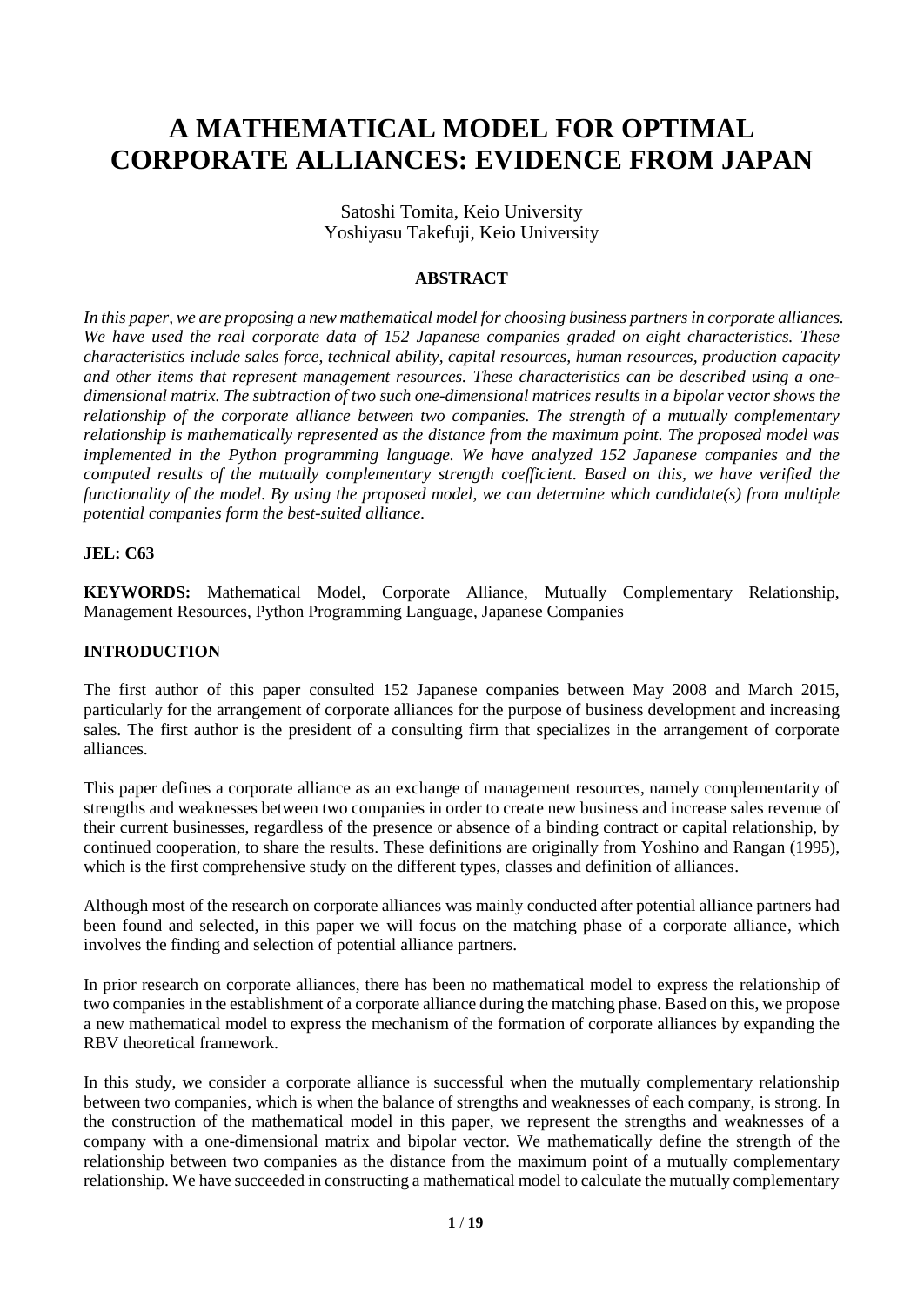strength coefficient as a numerical value. By using this model, we can select which company is the optimal alliance partner when there are multiple potential alliance partners when there are alternative options in the formation of a corporate alliance.

This proposed model has been implemented in the open source programming language Python. We have used the real empirical data of 152 consulted companies in Japan graded on eight different characteristics, mainly representing management resources, to evaluate successful and unsuccessful pairs of corporate alliances. This proposed model is flexible, so users can freely change the number of characteristics and grading method as well as experiment with different company data.

The proposed model in this paper can help to accelerate corporate alliance activity and encourage corporate alliances between companies in Japan as well as corporate alliances between companies in Japan and companies outside Japan. In this paper, we conducted research on companies within Japan, so we will also explain the current situation and trends of corporate alliances in Japan.

# **LITERATURE REVIEW**

In prior research on corporate alliances, the theoretical background on the establishment of corporate alliances was prepared by Yasuda (2003, 2006, 2010) and Ushimaru (2007).

The establishment of corporate alliances relies primarily on the Resource-Based View (RBV), originally started by Wernerfelt (1984) and Barney (1991) and expanded to research of corporate alliances by Das and Teng (1998, 2000), Lavie (2006) and Yasuda (2003, 2006, 2010).

In this paper, we will use the RBV as it applies to the hypothetical establishment of a corporate alliance between two companies as it pertains to matters such as the necessary management resources for business deployment and the mutual complement to each company's strengths and weaknesses.In regards to the research on strategic management, Barney (1991) has presented a Resource-Based View (RBV), in which the firm resources for generating sustained competitive advantage is analyzed using the four empirical indicators of the potential of firm resources to generate sustained competitive advantage: value, rareness, imitability and substitutability.

Firstly, in the application of RBV for research on corporate alliances, Das and Teng (1998) considers the cooperative adjustment of financial, technological, physical and management resources and two types of risk: relational risk and performance risk.

Additionally, Das and Teng (2000) considers the systematic application of RBV to strategic alliances. The theory covers four major aspects of strategic alliances: rationale, formation, structural preferences and performance. In certain resource characteristics such as imperfect mobility, imitability and substitutability, there are two dimensions of resource similarity and utilization, resulting in the four types of alignment: supplementary, surplus, complementary and wasteful.

In this way, RBV has expanded to corporate alliance research. Moreover, Yasuda (2003, 2006, 2010) proposed the perspective of exchange of management resources as a new analytical approach for strategic alliances. Yasuda (2003, 2006, 2010) simplified the types and nature of firm resources down to five categories of management resources: 1. Technological resources, 2. Human resources, 3. Production resources, 4. Sales resources, 5. Financial resources. Yasuda (2003, 2006, 2010) concluded that corporate alliances are an exchange of management resources. This paper furthers this concept and framework, and we have applied this concept as a theoretical base for our research.

In the mathematical model proposed in this paper, the main concept has been printed in Japan in Tomita and Takefuji (2015). In this paper as well, using Tomita and Takefuji (2015) as a base, we expand upon the research in which a mathematical model was constructed with four characteristics. In this paper, we expand the number to eight characteristics and apply this to select the optimal corporate alliance partner from multiple potential partners.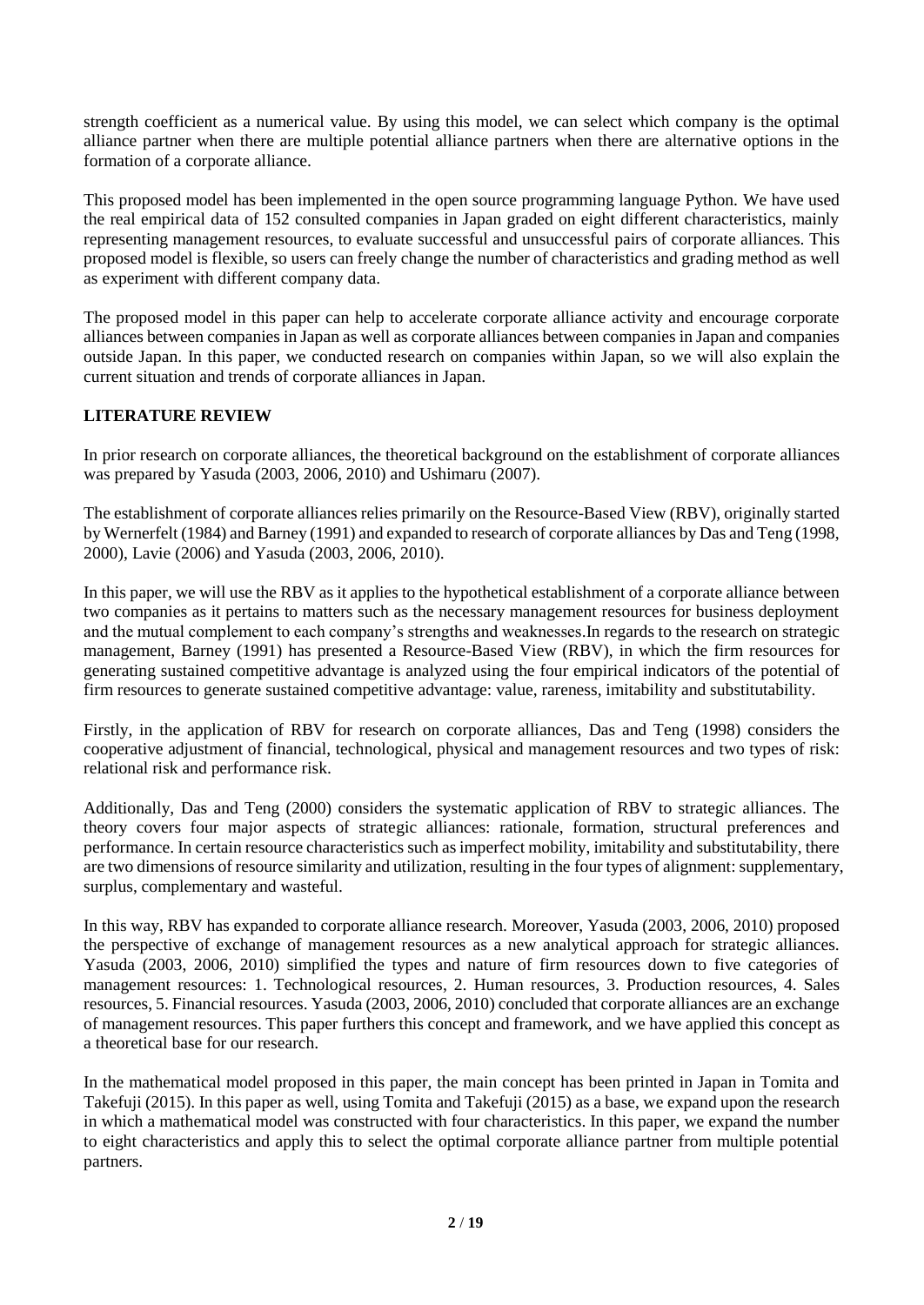In Lavie (2006), the RBV is extended in the research of network resources of interconnected firms to conclude that after reassessing the heterogeneity, imperfect mobility, imitability, and substitutability conditions, the nature of relationships may matter more than the nature of resources in networked environments. In our research as well, we put emphasis on the relationship itself between two companies.

One other theory introduced in corporate alliance research by Yasuda (2003, 2006, 2010) and Ushimaru (2007) is the Transaction Cost Theory. It proposes that in the event of lower costs relative to normal market transactions, it is better to form a corporate alliance with an external company rather than to internalize practices. However, even though there is mention of corporate alliances as a phenomenon of corporate behavior, this does not explain how to select business partners in a corporate alliance. For this reason, we do not use this theory in our research.

In Game Theory, alliance partners are already established since the theory analyzes the behavior and relationships of a fixed number of companies already in an alliance. As such, in this paper the author has determined this is not suitable as a theoretical background during the matching phase of an alliance when a company is searching for candidate partners.

Additionally, as in Das and Teng (2002), for companies in an alliance, there are exchanges of non-economic resources as per social exchange theory, but in this paper we are concerned with economic resource exchange since we are looking to study the economic benefits in an alliance, and not view this as merely a theoretical background.

In the data breakdown section of this paper, there were many small sized companies included, as the study of alliance strategies of small firms by Gomes-Casseres (1997), though no mathematical model used for that study was presented.

In Mitsuhashi and Greve (2009), although there was research conducted into an alliance matching model, the concepts and the research focused on ideological issues of partner companies within the shipping industry and no mathematical model was presented.

In terms of weighted analysis of corporate alliances by statistical methods, there have been many studies. Thus, although the study of quantitative analysis is present in the other studies on alliances, because there is no mathematical model or mechanism that represents whether the companies in an alliance are successful or not, I have not been able to numerically calculate any values to express the relationship between two companies in a corporate alliance.

# **MATHEMATICAL MODEL DEVELOPMENT**

# Comprehending Mutual Complementarity and Application of the Physical Model

As we construct a mathematical model that shows the mechanism of the establishment of corporate alliances, we devise a theory based on the physical spin glass magnetic force model, which is the theory that the N and S poles attract each other.

In the idea of a mutually complementary alliance model, the strengths of company A will complement the weaknesses of company B, and vice versa. It then becomes fundamental for the strengths of company B to complement the weaknesses of company A. If the complements from one of the companies or both are small, the mutually complementary strength will also be small. Conversely, if the complements from one company or both are large, the mutually complementary strength will be large. That is, the mutually complementary relationship in a corporate alliance is a bipolar model based on the mutually attracting forces between two companies.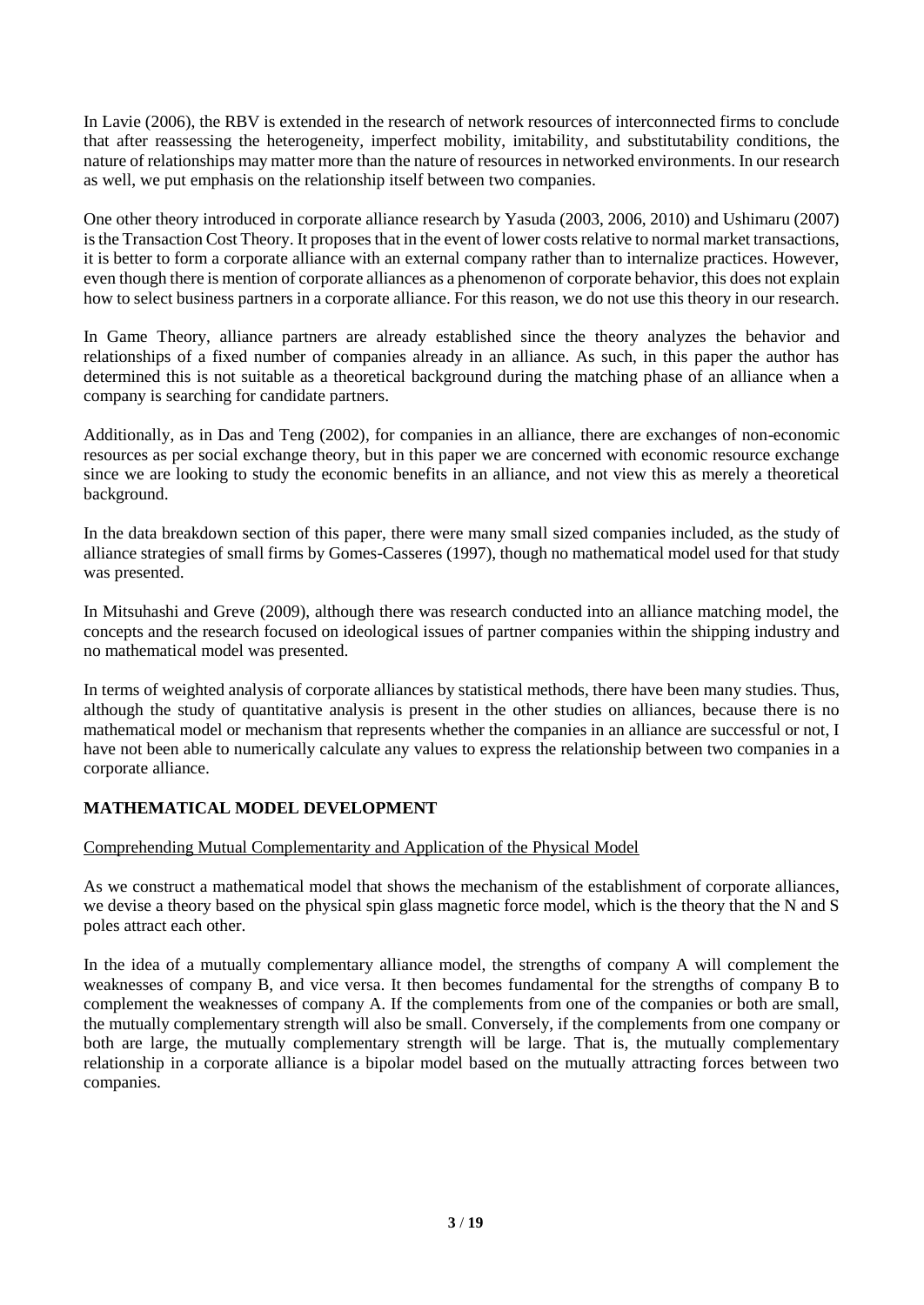Figure 1: The bilateral appeal between two companies in corporate alliances



In a corporate alliance, it is fundamentally important that the bilateral appeal between two companies exists and is strong. The stronger the bilateral *appeal is, the most likely an established corporate alliance will be successful.* 

#### Expressing the Strengths and Weaknesses of a Company as a One-Dimensional Matrix

The strengths and weaknesses of companies A and B can be expressed as a one-dimensional matrix of eight characteristics representing management resources, each graded with values between 1 and 5. The eight characteristics are mainly based on the Resource-Based View (RBV) as explained previously. Also, the integer values represent the score evaluating the strength and weakness of these characteristics for each company.

As an example, consider the two following companies,

| Company A $a = (1, 3, 4, 2, 5, 1, 3, 1)$ |  |
|------------------------------------------|--|
| Company B $b = (4, 1, 1, 3, 1, 5, 3, 1)$ |  |

From the above, the result "c" can be shown by subtracting the values of each of the characteristics of Company B from Company A in order to get a directional bipolar vector with values for each characteristic ranging from 0 to 4 (positive or negative). That is to say, we can express the mutually complementary relationship between two companies as a bipolar vector.

Comparing A – Company B

\n
$$
c = a - b = (-3, 2, 3, -1, 4, -4, 0, 0)
$$
\n(3)

Note that in this particular case, when calculated using the programming model described later, the mutually complementary strength is 11.997 and the related coefficient is 0.530 by making the calculation as explained in the section of "Mutually complementary strength and the related coefficient".

#### How to Determine the Maximum Mutually Complimentary Relationship as a value

The strengths of the mutually complimentary distance are expressed by measuring the distance from the largest mutually complimentary point of strength.

Namely, in regards to the bipolar vector of the length from 0 to 4 of the eight characteristics, the maximum mutually complementary value determined from taking two sets of half the number of characteristics (4) with a maximum length of 4 for each, which is the longest possible bipolar vector bilaterally.

$$
(8 characteristics / 2) * Maximum length of 4 = (16,-16)
$$
\n
$$
(4)
$$

The distance (d) between two points is calculated as follows:

$$
d = \sqrt{(a_1 - a_2)^2 + (b_1 - b_2)^2} \tag{5}
$$

The maximum value of the mutually complementary strength of (16,-16) is shown as the distance from (0, -0) to (16, -16), which becomes

$$
\sqrt{(16-0)^2 + (-16+0)^2} = 22.63\tag{6}
$$

The mutually complementary strength is a value between 0 and 11.3, with a large value representing a large mutually complementary strength.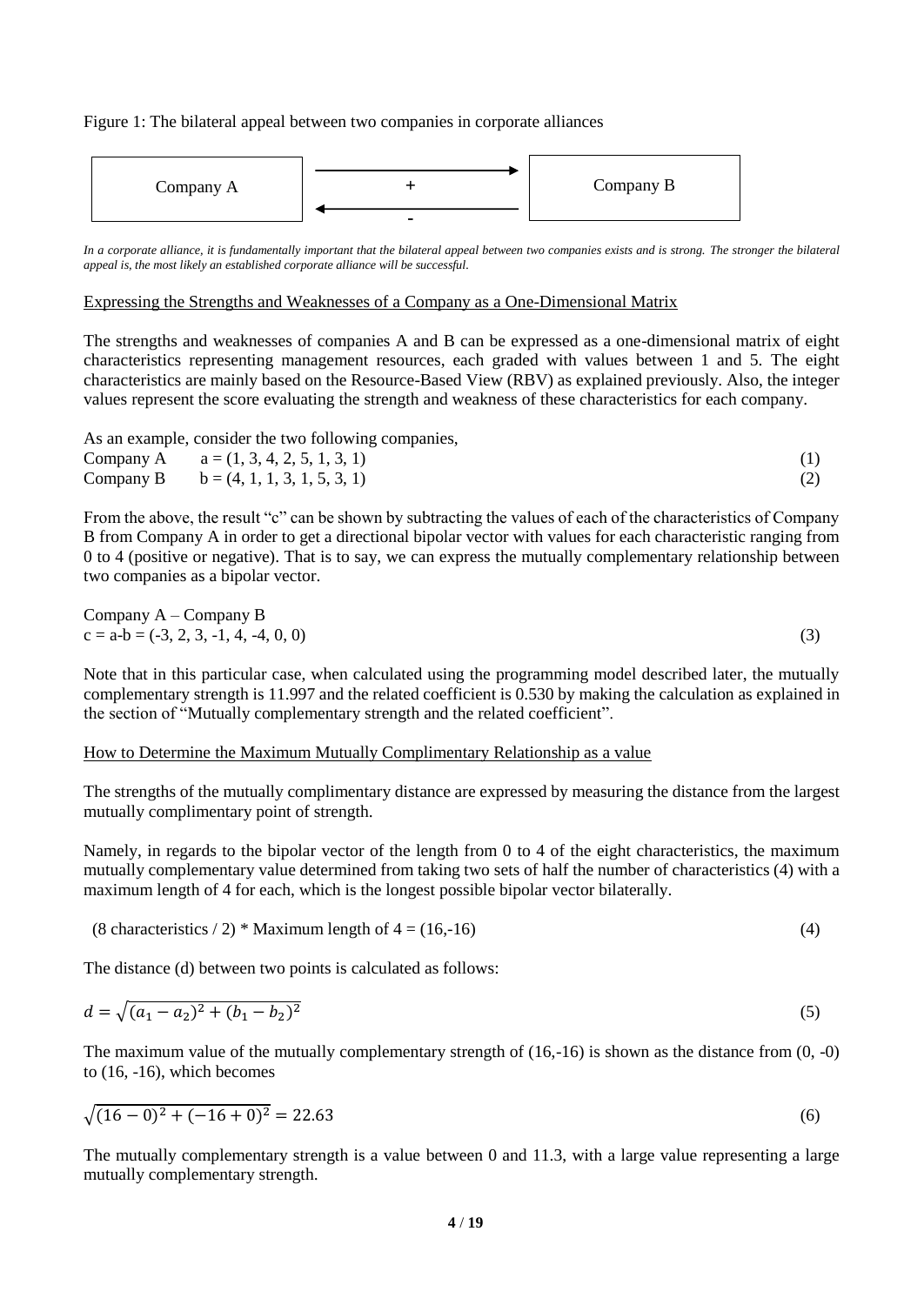When the distance from the maximum value of (16,-16) is small, it indicates that the mutually complementary strength is strong. Since it is simpler to subtract from larger numbers, we have inverted the magnitudes of the values.

#### Summation of Positive and Negative Integers

As an example, in companies A and B mentioned previously, the value expressing the provided strengths from company A to company B is the summation of positive integers (plus' bipolar vector):

$$
2 + 3 + 4 = 9 \tag{7}
$$

This number (9) shows the strengths of company A that complement the weaknesses of company B.

Conversely, taking the summation of negative integers (minus' bipolar vector):

$$
-3 + (-1) + (-4) = -8
$$
 (8)

This number (-8) shows the strengths of company B that complement the weaknesses of company A.

The two numbers (9, -8) show the mutually complementary relationship between company A and company B.

#### The Strength Expressed as the Distance from the Maximum Point

Based on the construction of this mathematical model, we express the mutually complimentary strength by measuring the distance from the strongest mutually complimentary point, namely the maximum point.

For example, with a mutually complementary strength of  $(9,-8)$  for companies A and B, it is possible to calculate the distance from (16,-16) by means of subtraction from the maximum value.

$$
\sqrt{(16-0)^2 + (-16+0)^2} - \sqrt{(16-9)^2 + (-16-(-8))^2} = 11.99\tag{9}
$$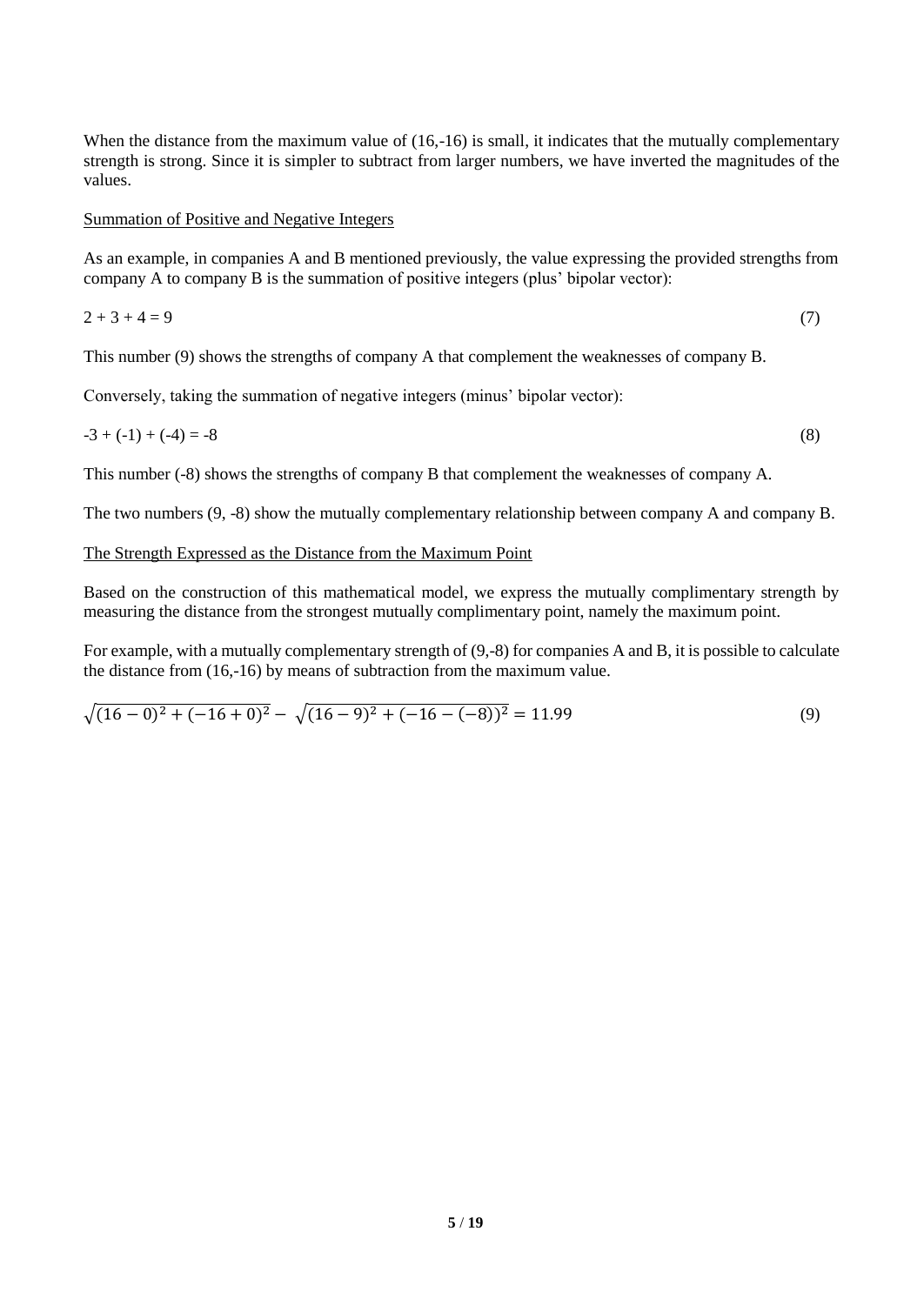



*This figure shows the example representing the mutually complementary strength of 2 companies by the distance from the maximum value of the mutually complementary strength. In case of 8 characteristics, the maximum value of the mutually complementary strength is (16,-16) and the point presenting the mutually complementary strength of Company A and Company B is (9,-8).*

#### Mutually complementary strength and the related coefficient

Up until this point, the eight characteristics have been described as a mutually complementary bipolar vector. Here is the general equation used to express this.

The mutually complementary strength derived and explained above, can be expressed by the following formula:

$$
\sqrt{2 \times \left(\frac{4 \times len(c)}{2}\right)^2} - \sqrt{\left(\frac{4 \times len(c)}{2} - plus\right)^2 + \left(\frac{-4 \times len(c)}{2} - minus\right)^2} \tag{10}
$$

In the above formula, len(c) is the number of characteristics, plus=Σ (positive integers), and minus=Σ (negative integers).

When this value is normalized to a value between zero and one it becomes easier to handle. The relative mutually complementary strength can be calculated from the following formula, and is here forth defined as the mutually complementary strength coefficient.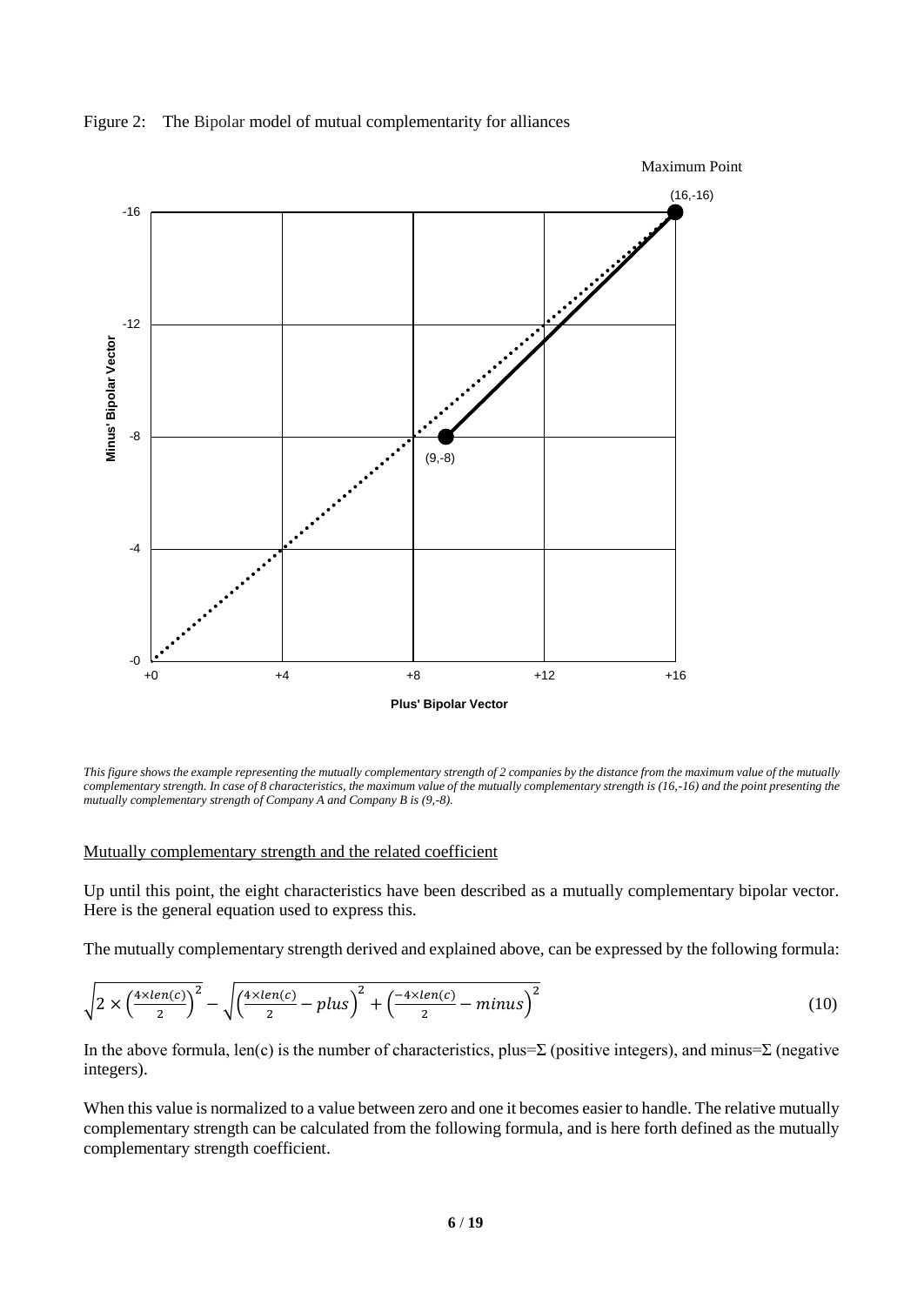$$
1 - \frac{\sqrt{\left(\frac{4 \times len(c)}{2} - plus\right)^2 + \left(\frac{-4 \times len(c)}{2} - minus\right)^2}}{\sqrt{2 \times \left(\frac{4 \times len(c)}{2}\right)^2}}
$$
(11)

In the above formula, len(c) is the number of characteristics, plus=Σ (positive integers), and minus=Σ (negative integers).

#### Limitations of this Mathematical Model

We have already noticed that the model has several limitations, as described below.

In the model, the maximum point is calculated from the maximum length of half the number of characteristics. In the event the number of characteristics is an odd number, of course we are unable to divide by 2, so for that reason we must introduce a dummy characteristic.

In another way, if the number of characteristics is odd, in order to apply the model, we understand there will actually be two maximum points. In this case, despite the fact the point does not actually exist, we calculate the midpoint of the line connecting the two maximum points on the assumption this is a linear equation and consider this the maximum point. Although this is not described in detail in this paper, this is considered content for a future paper.

Regarding the seven types of corporate alliances shown in Tomita (2014), corporate alliances between companies in different business areas have not been included in the proposed model in this paper, because this type of a corporate alliance is a calculation of addition, it is not complementary. Since this is an "addition model" which is, we plan to add this to the mutually complementary model. Also, regarding alliance formation, motivation from each of the companies is an important factor, but that has not been included in this model. Since this is a "synergistic model", in the same way it is planned for addition to the mutually complementary model. These will be content for a future paper, for which the contents have already been submitted in Japanese in a separate academic paper.

#### **DATA AND METHODOLOGY**

#### How the Data of 152 Companies was Constructed

The author of this work consulted 152 Japanese companies between May 2008 and March 2015 regarding new business development and increasing sales. In the enterprise data used in this study acquired from the author over a span of seven years, one feature is that it contains some general private, informal information that has not been published by these companies.

The data used in this paper was collected from the materials submitted by the consulting companies and advice obtained in meetings (with managers and employees). Information obtained from partners of referral agreements was also incorporated into this data. Rather than a superficial examination of data from surveys, the authors themselves become a participant in the analysis of business activities.

It should be noted that in previous studies of a number of alliances, research was conducted on major companies such as those listed on the stock market. For example, Doz and Hamel (1998) and Yasuda (2003, 2006, 2010) target large companies, but one feature of this paper is that small and medium-sized companies are also of interest.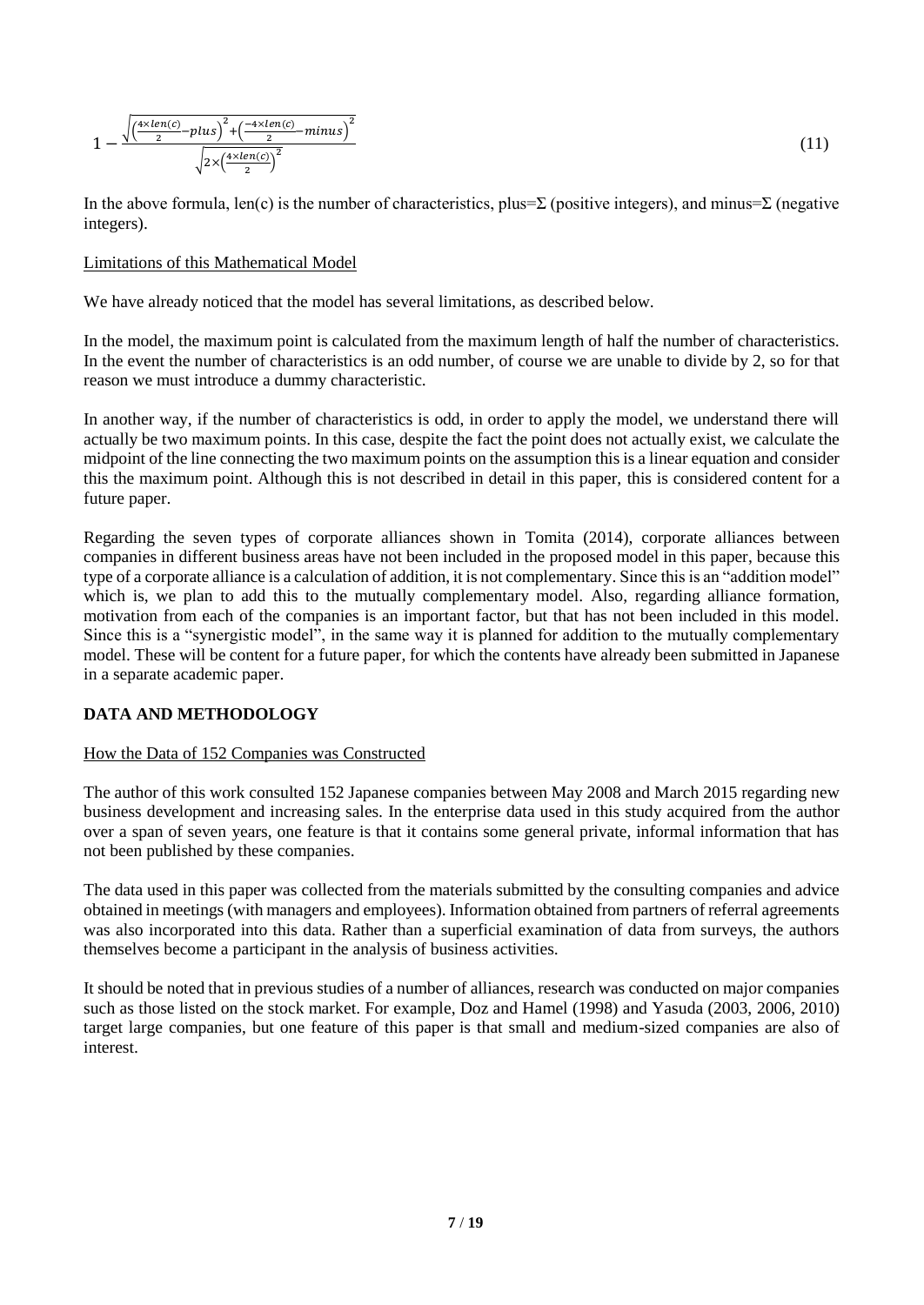Table 1: Breakdown of the data from 152 companies.

| <b>Location</b>          | Tokyo (all 23 wards)          | <b>Metropolitan</b>           | Non-metropolitan           |                       |
|--------------------------|-------------------------------|-------------------------------|----------------------------|-----------------------|
|                          | 71%                           | 13%                           | 16%                        |                       |
| Size                     | Listed (Inc. subsidiaries)    | Small-mid sized with long     | <b>Early Stage Startup</b> |                       |
|                          |                               | longevity                     |                            |                       |
|                          | 13%                           | 40%                           | 47%                        |                       |
| <b>Industry</b>          | <b>In-house Manufacturing</b> | <b>Contract Manufacturing</b> | Sales/Marketing            | <b>Pro/Consulting</b> |
|                          | 17%                           | 35%                           | 30%                        | 11%                   |
| <b>IT/Non-IT-Related</b> | <b>IT Related</b>             | <b>Non-IT Related</b>         |                            |                       |
|                          | 40%                           | 60%                           |                            |                       |
| <b>Sales</b>             | $<$ 1 Billion Yen             | Between 1~10 Billion Yen      | Over 10 Billion Yen        |                       |
|                          | 78%                           | 15%                           | 7%                         |                       |
| <b>Employee Size</b>     | < 20                          | $20 - 100$                    | >100                       |                       |
|                          | 56%                           | 32%                           | 13%                        |                       |

*This Table shows the data from 152 consulted companies in Japan from 05/2008 to 03/2015. Data is broken down into region, size, industry, IT/Non-IT relation, sales and number of employees.*

# Grading of the Eight Characteristics

In regards to the strengths and weaknesses, the eight characteristics used in this study are: 1. Sales Force, 2. Technical Ability, 3. Creativity of Ideas, 4. Capital Resources, 5. Human Resources, 6. Production Capacity, 7. Branding and Reliability, 8. Flexibility of Organization. Note that for the 152 consulted companies, the author graded each of the eight characteristics from 1 to 5, with 5 being the largest value. In order to address the issue of subjectivity when grading the characteristics, each characteristic was comprised of four criteria in the grading process. Additionally, another consultant graded the characteristics using the same method.

In business studies, in order to ensure the validity of the research results, the accuracy of the materials and data is of the utmost importance, so objectivity is required. For the data used in this study from 152 consulted companies graded on eight characteristics, we become the focus of the grading of the strengths and weaknesses of each company. In other words, the problem of subjectivity with those conducting the evaluation remains. In order to eliminate the subjectivity of the evaluator, we have taken the following two measures.

In the evaluation process for the eight characteristics, these characteristics are further divided into four factors for each, and based on the summary of the results of these four factors, the value of the characteristic is evaluated as a final step.

For example, when evaluating the sales force of each company, there are factors to consider such as if the number of salesmen is large and if the salesman are active. For capital resources, there are criteria to determine the state of the financial figures. For more information on the exact factors used in evaluating each of the eight characteristics, please refer to Appendix A. Regarding the eight graded characteristics of strengths and weaknesses, each characteristic has four set factors. The grading is performed based on these factors.

Grading was conducted by not only one person, but rather another consultant as well, with the averaged results of both used to determine the final grade. In this manner, the usage of a second consultant to grade the eight characteristics of strengths and weaknesses of each company from at least two consultations as well as the grading of four factors for each characteristic to determine the final grade, we have reduced the subjectivity of the study as much as possible.

However, note that the purpose of this paper is to propose a mathematical model for alliances. The data sample and grading methods used here are but a single application of this model and should not be considered representative of all typical data from Japan.

Since the mutually complementary strength and its coefficients are calculated based on the grading of each characteristic, the graded values may change depending on the rules for grading, so the mutually complementary strength and the coefficient will also be affected. Future grading system changes will be needed to improve accuracy.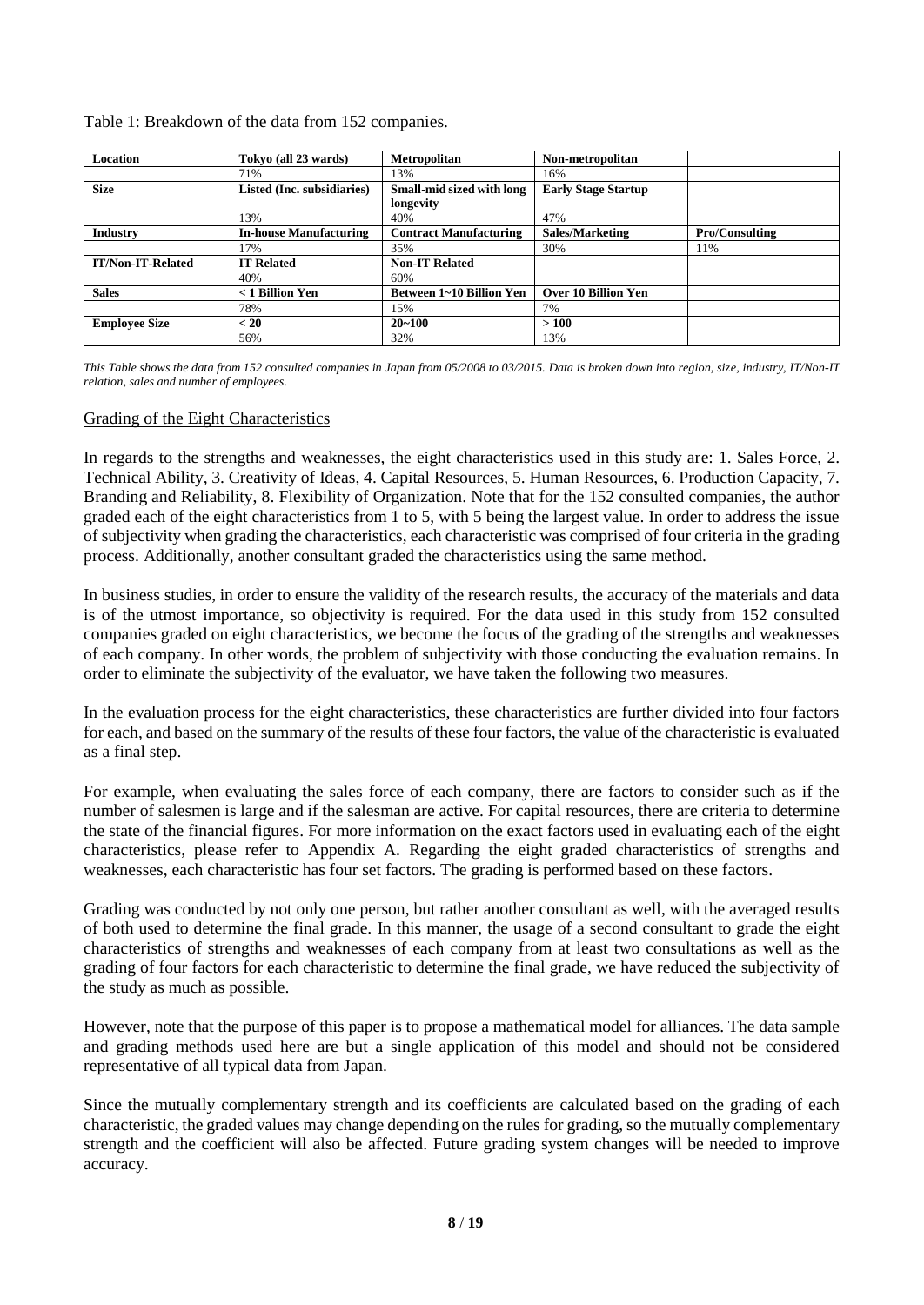The purpose and significance of this study is to express and evaluate the matching phase of an alliance between companies mathematically, and to implement the model in an open source programming language. In order to achieve this, we verified the functionality of the model with a sample of 152 consulted companies. However, ultimately this is only one data sample.

## Consulted Companies and Outside Consulted Companies

From the almost 4,000 potential alliance partners with which the first author has relations, even though there exist companies outside of the introduced 152 companies, there are numerous other companies that cannot be sufficiently evaluated based on the eight characteristics. In the introduction of the consulted companies by the author, there exist companies outside of those consulted that were matched and have established a successful alliance. Because the available information on some companies is incomplete, we cannot accurately apply the proposed model without distorting the data, and thus and we limit our study to the 152 consulted companies as to whether or not an alliance was successful or unsuccessful.

In this data set of the empirical data from the consulted companies, the study was conducted between May 2008 and March 2015, and the companies had been consulted at the time of the survey from a minimum of two months to a maximum of three years. During the consultation, which is to say the period of arranging alliances, there may be small gaps, but in the evaluation, all consulted companies have been graded.

## Tallying the Successful and Unsuccessful Alliances

In the data of the 152 consulted companies, there were 121 successful alliance combinations and 30 unsuccessful ones. Additionally, we also examine all possible alliance combinations from within the 152 consulted companies, a maximum possible total of 11,476 combinations (152 x 152 - 152).

#### Table 2: Number of Successful and Unsuccessful Alliance Pairs

| <b>Category</b>                       | <b>Number</b>              |
|---------------------------------------|----------------------------|
| <b>Successful Alliance Pairs</b>      |                            |
| Unsuccessful Alliance Pairs           | 20                         |
| <b>Total Number of Possible Pairs</b> | $11,476$ (152 x 152 - 152) |

In the above table, from the 152 consulted companies, we can see the number of alliances that were successful, unsuccessful, and the total number of *possible pairs.*

This paper proposes a mathematical model to express the mechanism during the matching phase of corporate alliances. For this reason, in verification of this research, we define a successful alliance as, after the introduction of two companies to each other, forward progress in the development of new business or expansion of their businesses. Conversely, we define an unsuccessful alliance as, after the introduction of two companies to each other, no forward progress for either company in any business development or expansion of their businesses.

Also, in Japan the establishment and promotion of alliances is not necessarily limited to contracts. Rather than a verbal agreement, some alliances are formed at the time when agreements and invoices are sent, at which time referral fees or margin payments are incurred. Since Japanese business culture considers such methods for forming alliances, it is not a requirement for companies to have a formal contract when forming an alliance.

#### Demonstration and Analysis using the Python Language

The calculation of the mutually complementary strength coefficient was executed from a script written in the open-source programming language "Python".

Although the proposed model did not have to be implemented specifically in Python, as an open source programming language Python is convenient, allows a high degree of freedom, and has been increasingly popular in recent years. For these reasons we have decided on the Python language as an implementation tool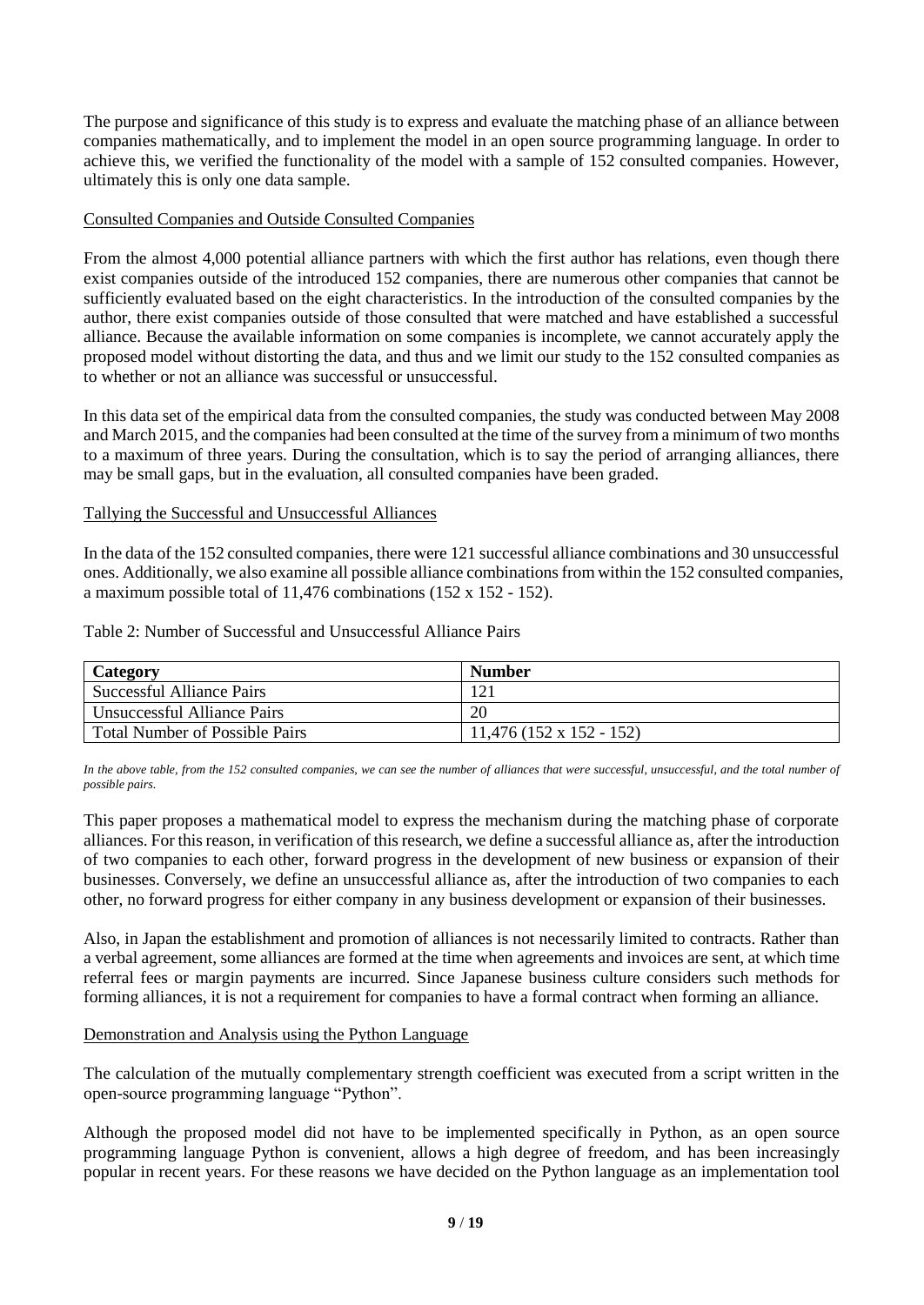in this research. With the freedom of this open source language, we have constructed a mathematical model through trial and error and proposed the mathematical model as a flexible model. Recently in business administration academia, although it has been common to make use of statistics software such as Stata, interest in the Python programming language is growing. We can say this paper is one of the pioneers of this research.

# **RESULTS**

## Distribution of the Mutually Complementary Strength Coefficients for Successful, Unsuccessful and All Alliances

In the successful alliances (121 pairs) shown in Figure 3, the distribution of the mutually complementary strength coefficients is shown in increments of 0.05. Likewise, in the unsuccessful alliances (30 pairs) shown in Figure 4, the distribution of the mutually complementary strength coefficient is shown in increments of 0.05.

In addition, in the successful, unsuccessful alliances, and total number of possible pairs (11,476 pairs) referred to as "All Possible", the distribution of the mutually complementary strength coefficient is also 0.05 (though not explicitly indicated) as shown in Figure 5.

These superimposed results of the distribution of mutually complementary strength coefficients for all possible combinations of alliances between the total number of possible pairs are shown in Figure 5. In the distribution over the combination of all alliance combination possibilities, the shape closely resembles a normal distribution shape, which allows us to estimate an average of the mutually complementary strength coefficients. From all combinations of alliances, the coefficient for successful alliances can be seen in the larger values, while for unsuccessful alliances, there is a trend towards the lower coefficient values.



Figure 3: Distribution Graph of the Mutual Complementary Coefficient for Successful Alliances

*This Figure shows the distribution of the mutually complementary strength coefficients for successful corporate alliances.*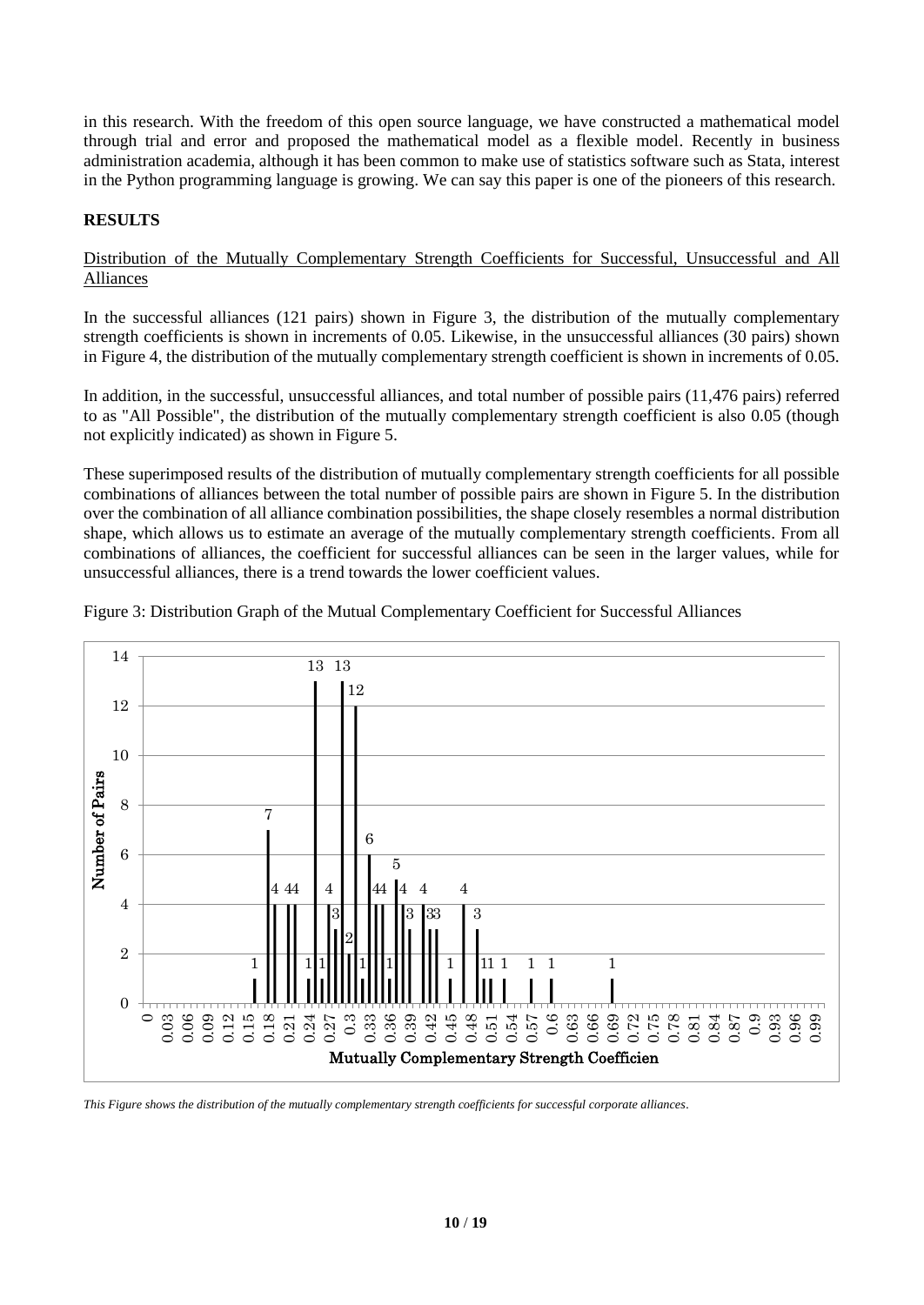



*This Figure shows the distribution of the mutually complementary strength coefficients for unsuccessful corporate alliances.*



Figure 5: Distribution Graph of the Mutual Complementary Coefficient for all Possible Alliance Combinations

*This Figure shows the distribution of the mutually complementary strength coefficients for all possible corporate alliances.*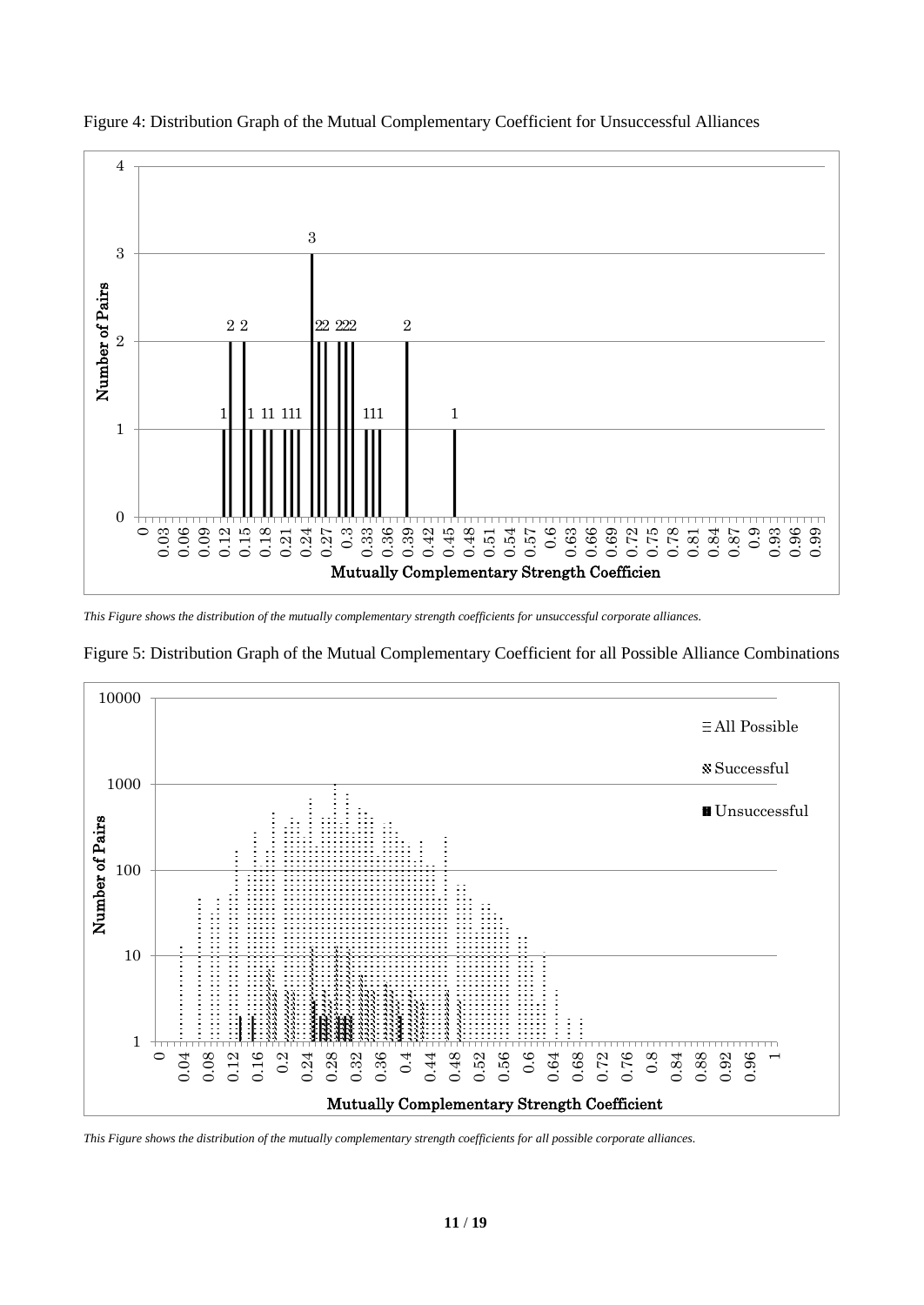In the distribution graphs of the mutually complementary strength coefficients for successful and unsuccessful alliances (Figures 3, 4), even when an alliance is unsuccessful, it has a large mutually complementary strength coefficient. When the mutually complementary relationship is strong, which is to say, when the mutually complementary strength coefficient is large, the hypothesis that the alliance is likely to be successful still holds.

# The Average of Mutually Complementary Strengths Coefficient for Successful, Unsuccessful and All Alliances

As a result of calculating the mutually complementary strength coefficient programmatically, for 121 pairs of successfully allied companies, the average coefficient was 0.318, whereas for 30 company pairs for which the corporate alliance was not successful, the average coefficient was 0.238. This indicates that the complimentary strength coefficient is higher for two companies in a corporate alliance.

Regarding why the coefficient value does not differ much for companies in a corporate alliance versus those not in one, we begin by stating that we think there is a mutual complement between two companies, which is why they are drawn together.

It should be noted that the average coefficient overall for the 152 company alliances was 0.300. Figure 2 shows the result of tallying the coefficients for all 152 company alliances. Hence, this mathematical model of the bipolar mutual complement constructed from the actual company data confirms the function as valid. Take note that values have been rounded to the nearest thousandth.

As for the results, in Figure 3, there are 121 cases of successful alliances, with an average mutually complementary strength coefficient of 0.318. There are 30 cases of unsuccessful alliances, with an average mutually complementary strength coefficient of 0.254. As you can see in the figure, the average mutually complementary strength coefficient for a successful alliance between two companies is higher than the average over all possible company pairs.

Figure 6: Average of Mutually Complementary Strength Coefficient for Successful, Unsuccessful and Total Possible Alliances



*In this chart, we can see the average of mutually complementary strength coefficients for successful and unsuccessful alliances as well as for all possible pairings of the 152 consulted companies. This is also illustrated in the accompanying graph. Values were rounded to the nearest thousandth.*

As we can see from the distribution in the above graph, the coefficient for successful alliances is larger than the value for all possible alliance combinations. Similarly, the average value for unsuccessful alliances is a smaller value than that for all possible alliance combinations. Therefore, we have shown that successful alliances will have a larger coefficient value which indicates that the mutual complementary relationship is strong.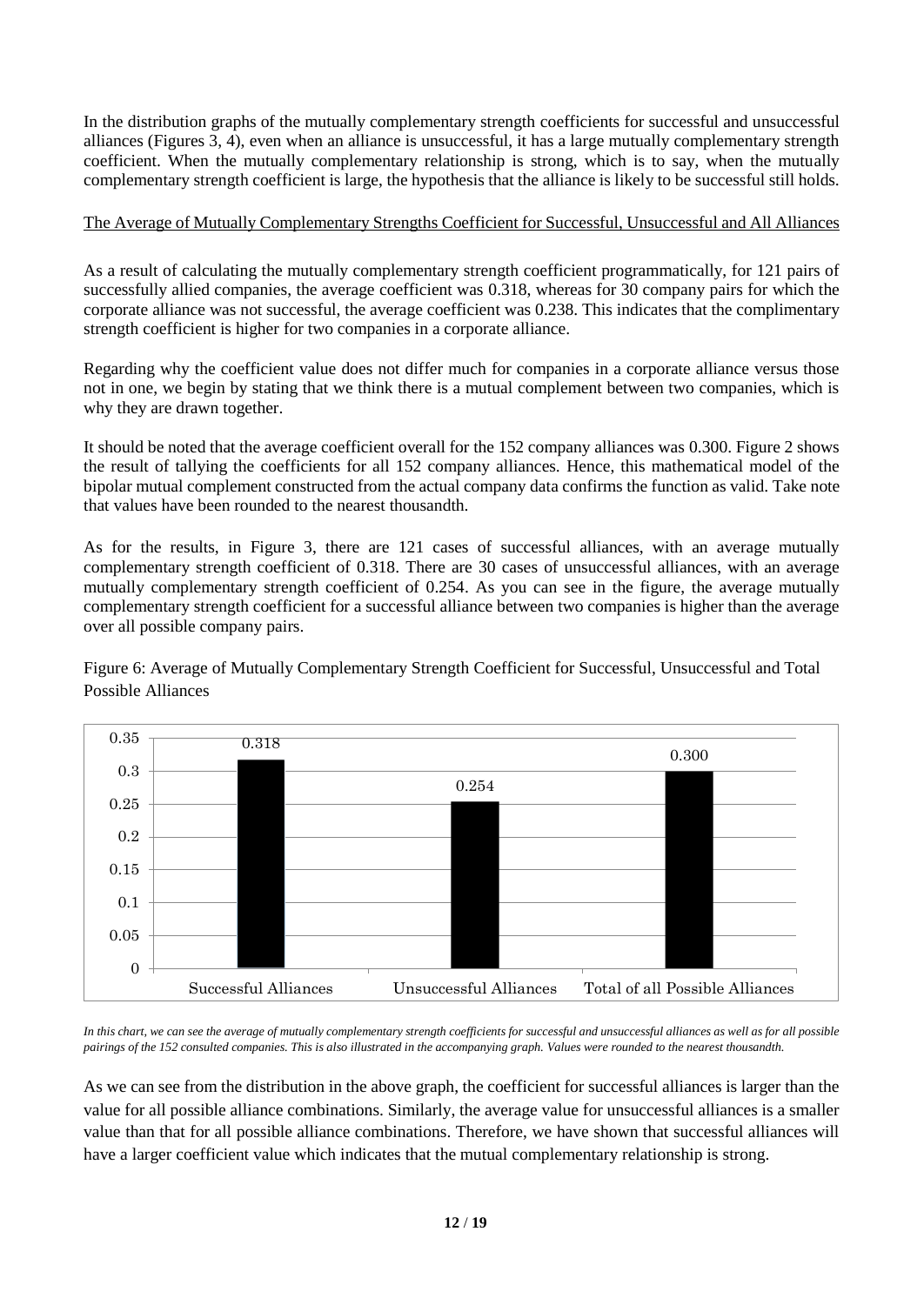In this manner, the mutually complementary strength coefficient was calculated using the proposed mathematical model in this paper by a Python script and the model was verified to function in practice.

#### Application of this Model for Selection of an Optimal Partner from Multiple Potential Partners

Making use of this model, let us find the best-suited alliance partner in the case of multiple potential alliance partners. Using the results from the Python script we wrote to implement this model, let us apply what we have proposed.

Using the proposed model, we can determine which pairs of companies will best form a corporate alliance based on which pair has a stronger mutually complementary relationship when there are multiple possible combinations of companies for a corporate alliance.

By calculating the mutually complementary strengths and related coefficients for all pairs, it becomes possible to select the optimal corporate alliance.

For example, consider the simple case of the following three companies, (I, J, K) for which they are attributed values from 1 to 5 for each of their 8 characteristics as represented in the following one-dimensional matrices.

 $i = (1, 3, 4, 2, 5, 1, 3, 1)$  $j = (4, 1, 1, 3, 1, 5, 3, 1)$  $k = (3, 5, 2, 4, 2, 3, 5, 4)$ 

From these three companies, by subtracting the one-dimensional matrices associated with each possible pair of companies, we can determine the mutually complementary relationship between companies I and J, I and K, and J and K. These relationships are represented here with the following equations.

| $x=i-j$ | (12) |
|---------|------|
| $y=i-k$ | (13) |
| $z=j-k$ | (14) |

Based on the results from our Python script, the mutually complementary strength and the related coefficients for x, y, and z are shown below:

| Strength of $x (=i-i)$             | $=11.99$  |
|------------------------------------|-----------|
| Strength Coefficient of $x (=i-i)$ | $=0.530$  |
| Strength of $y (=i-k)$             | $=11.22$  |
| Strength Coefficient of $y (=i-k)$ | $= 0.496$ |
| Strength of $z (=i-k)$             | $=9.025$  |
| Strength Coefficient of $z (=i-k)$ | $=0.398$  |

According to these values, when company I has to choose between companies J and K, we can see "x" is larger than "y", therefore company J is determined to be the most suitable partner for company I.

## $x > v > z$

In the same way, when company J has to choose between companies I and K, we can see that "x" is larger than "z" when we compare them, so from the viewpoint of company J, company I is the most suitable partner.

As well, when company K has to choose between companies I and J, we can see that "y" is larger than "z", so company I becomes the most suitable partner for company K.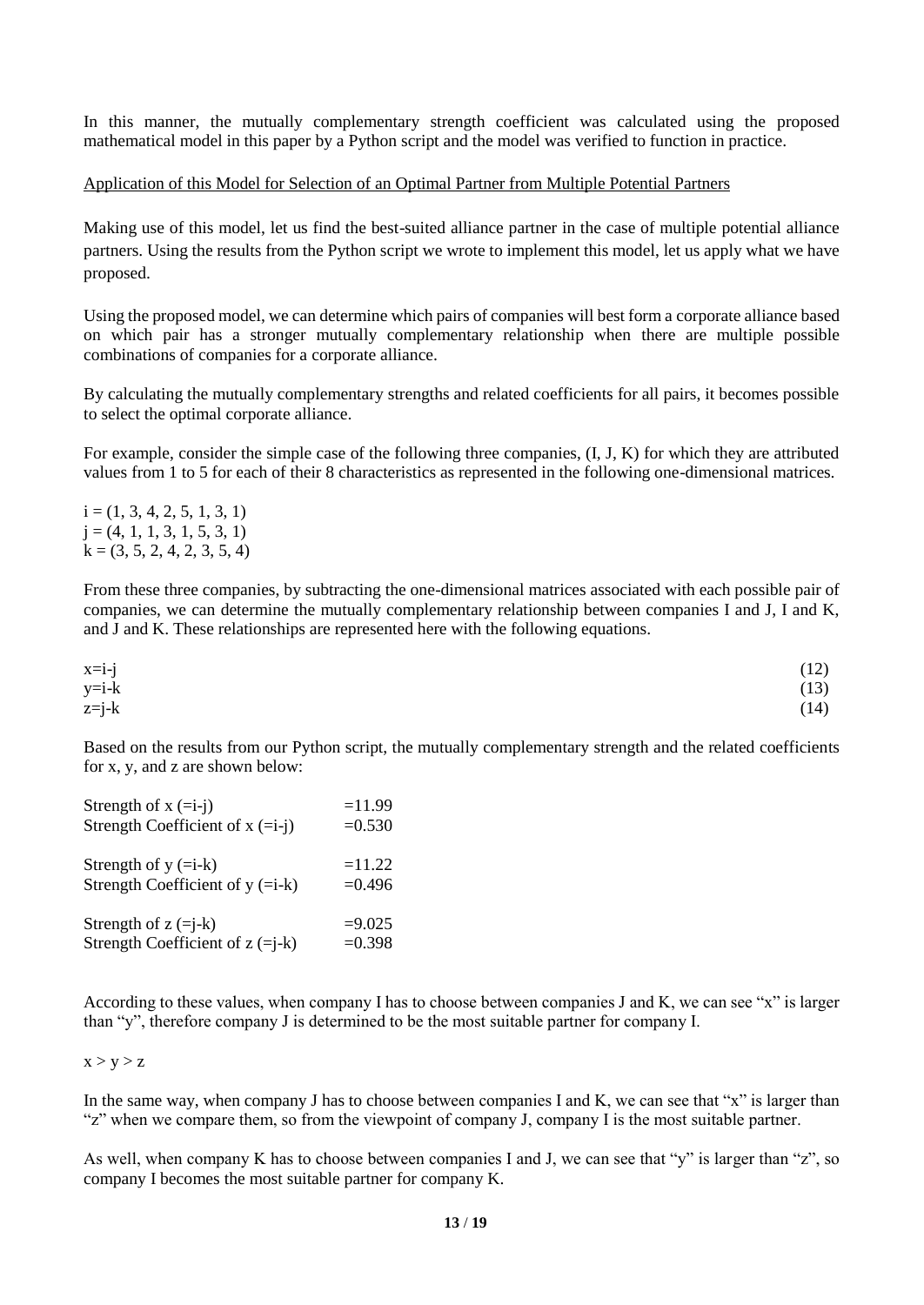Furthermore, when determining the optimal selection from these three companies, we see that "x" is larger than "y" and "y" is larger than "z". Therefore, from companies I, J and K, The pair of company I and company J is the best-suited pairing from among these three potential partners.

By extension of the methods in this proposed model, from a number "m" of companies, we can determine the best-suited partner from a number "n" of potential alliance partners, which is to say, a total of  $\binom{m}{k}$  $\binom{m}{n}$  possible alliance pairings.

#### The Current Situation and trends of Corporate Alliances in Japan

In this paper, by making use of the empirical data from 152 consulted companies in Japan, we have calculated the mutually complementary strength coefficient using the proposed mathematical model in Python. Although this data cannot be said to be representative of all typical Japanese corporate data, the analysis was conducted on corporate alliances in Japan.

Since the subtitle to this paper is "Evidence from Japan", I would like to explain the situation of corporate alliances in Japan. As mentioned in Hamel, Doz, and Prahalad (1989) based on corporate alliances between Japanese and Western companies in the 1980s, even though Japanese companies were actively seeking alliances with Western companies for acquisition of skills and technology, basically Japanese companies are not particularly accustomed to alliances, and tend to be an inward-thinking culture and closed innovation, which is the limited focus of research and development to only inside the company, also known as NIH syndrome (Not Invented Here Syndrome).

As noted in Yasuda (2003, 2006, 2010), when looking at the "alliance matrix", which divides corporate alliances into four types through two axes, of which the axes represent (1) Alliances in the same industry or different industries (2) Exchange of the same or different management resources. We can see that in Japanese companies, corporate alliances are formed in order to avoid excessive competition and to make their business more effective, so corporate alliances in the same industry and of the same management resources were the most numerous cases. For example, in the semiconductor industry, Hitachi Corporation, Mitsubishi Electric, and NEC Corporation formed a strategic alliance, and as a joint venture (JV), operated as Renesas Electronics Corporation, and is the largest typical case. Additionally, even though it is not a corporate alliance and has only progressed to mergers, in the steel industry there is Nippon Steel & Sumitomo Metal Corporation (Integration of Nippon Steel and Sumitomo Metal), and in the trust banking industry there is Sumitomo Mitsui Trust Bank, Limited (Merger of Sumitomo Trust & Banking and Mitsui Chuo Trust). In these examples, these are companies in the same industry, exchanging the same management resources. In this way, we can see that with past corporate alliances in Japan, alliances in the same industry of the same management resources are the most common.

However, in the current situation of corporate alliances in Japan, seeing as the Japanese market tends to shrink as it matures, companies began to more actively seek corporate alliances in order to acquire new revenue.

On the first trend of the current situation of corporate alliances in Japan, there are corporate alliances not only in the same industry, but a growing number of corporate alliances have been established between companies in different industries or exchange different management resources as well.

To list a few examples, Gakken Holdings Co., Ltd., a leading enterprise of kindergarten and elementary school education made a corporate alliance with Kawai Musical Instruments Mfg. Co., Ltd., the second largest piano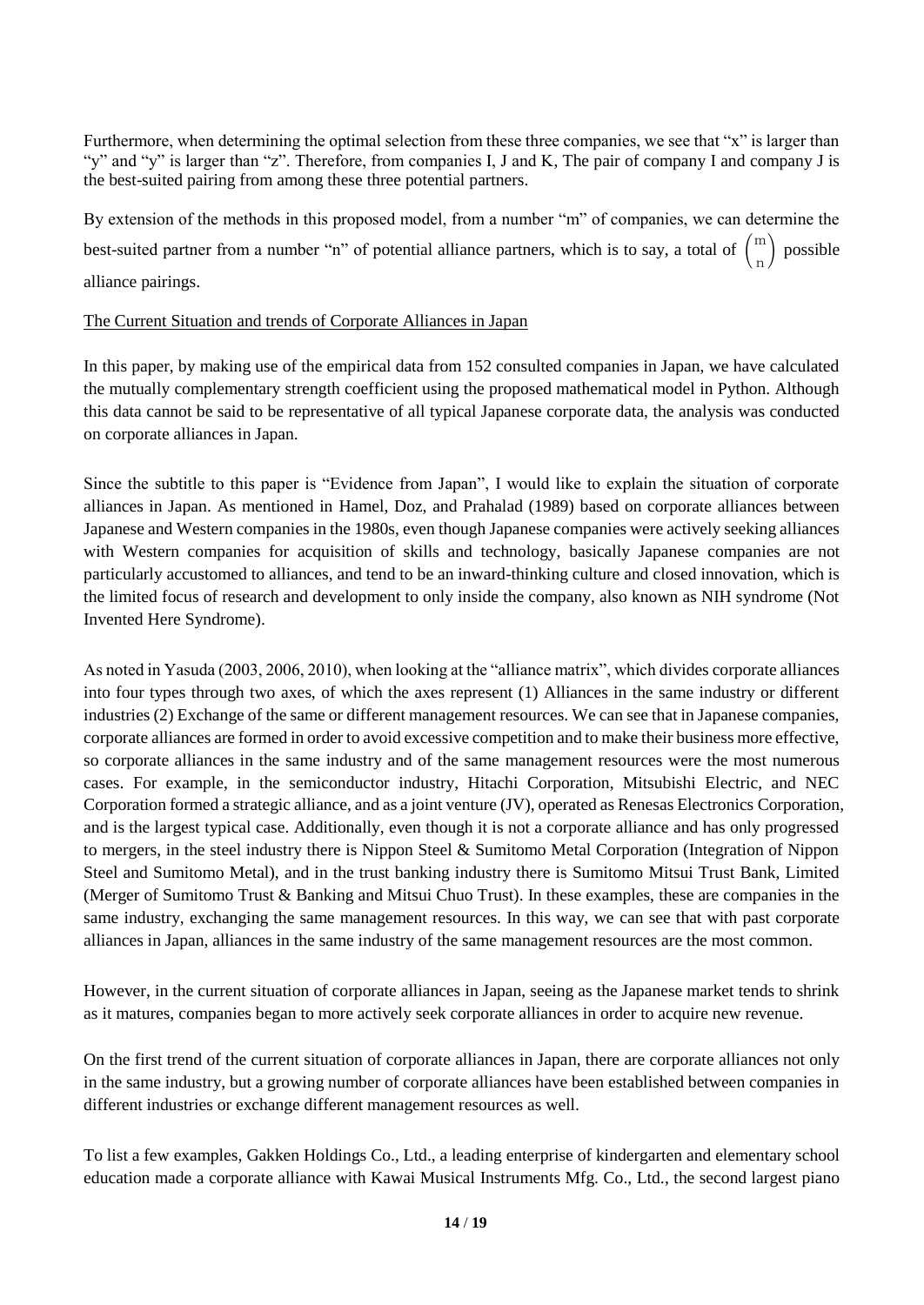manufacturer in Japan to create a new business development for children to expand their existing business. The second largest chemical wrapping sheet manufacturer Kureha Corporation also made a corporate alliance with Toppan Printing Company Ltd., one of the largest printing companies in Japan, to develop new kitchen supplies. In the power industry, Kansai Electric made a corporate alliance with the telecommunications company KDDI Corporation for the sale of electric power, cellular phones and optical fiber lines in a single package in accordance with the deregulation of the Japanese government's rules on electric power. Finally, one of the largest supermarket chains Inageya Co., Ltd. made a corporate alliance with the low cost apparel store chain Shimamura Co., Ltd. to cooperatively open new stores since they share the same consumer target.

Next, on the second trend of the current situation of corporate alliances in Japan, the number of alliances between large companies and start-up companies is rapidly increasing. For example, the startup company Qrio, Inc. in the field of IoT (Internet of Things) received investment from Sony Corporation and launched a corporate alliance with Sony, which within a year completed the development of new products and then acquired new sales revenue. In Fintech's field (the combination of finance and technology), the start-up Money Forward which produced a personal accounting book as a mobile app received an investment from one of the largest credit card companies Credit Saison Co., Ltd. which in turn became a corporate alliance in order to promote their business development. In the field of artificial intelligence, auto manufacturer Toyota Motor Corporation invested in the startup Preferred Network, Inc., innovator of new algorithms of artificial intelligence, which in turn formed a corporate alliance for the purpose of developing automatic operation technology. These are some of the cases of corporate alliances between large companies and startups classified as activities of open innovation, noted by Chesbrough (2003) as viewed from the perspective of the larger company, namely companies listed in the first section of the Tokyo Stock Exchange.

Furthermore, the third trend of the current situation of corporate alliances in Japan includes international alliances (corporate alliances between companies in Japan and companies outside Japan), which is not limited only to between manufacturers for product development, but also other fields, especially internet related services. There is an increase in the number of companies outside Japan seeking corporate alliances with Japanese companies to expand into the Japanese market. For example, in order for the movie and television drama distributor Netflix, Inc., listed on US Nasdaq, to expand into Japan, they made a corporate alliance with Softbank Corp. (one of the largest telecommunications companies in Japan), Fuji Television Network, Inc. (Major television network), and Bic Camera Inc. (one of the largest home electronics retail chains). From this corporate alliance, Netflix has taken the strategy of making corporate alliances with companies that provide the greatest chance of success, and from the perspective of the Japanese companies, this creates a new business opportunity. Apart from this, the high quality Internet Service Provider Internap Corporation, listed on US Nasdaq, in order to expand into Japan with a high expectancy of success, they made a corporate alliance with Japan's largest telecommunication company NTT (Nippon Telegraph and Telephone Corporation) Group, and as a Joint Venture, formed Internap Japan Co., Ltd., which is currently operating in Japan. In the future, the number of these types of international alliances is expected to increase.

Continuing to the fourth trend of the current situation of corporate alliances in Japan, In America, corporate alliances between large companies are conducted and researched, but in Japan, even though there are cases of this, the corporate alliances between SMEs (Small and Mid-size Enterprises) appear to be a rapidly increasing type of corporate alliance. As for why this is so, there is a tendency of lack of management resources in SMEs. For this reason, it is important for these SMEs to form a corporate alliance to compensate for the strengths and weaknesses of the company in order to create new business and expand their business. Without using separate examples, by making use of the empirical data of 152 consulted companies in this paper we can express this trend. Of the 152 consulted companies, 40% of the companies are small to mid-sized with long longevity and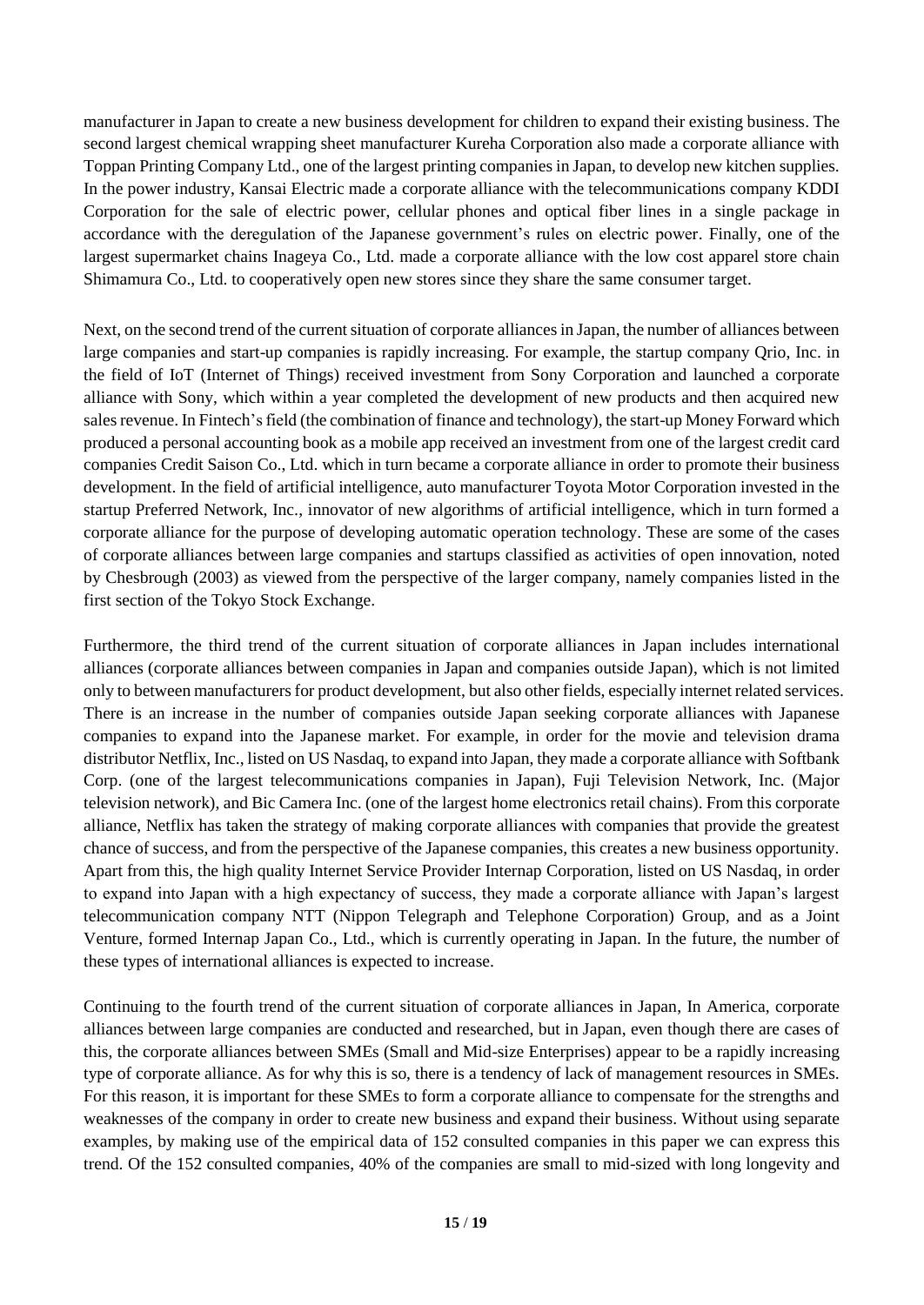47% are startup companies, indicating that 87% of the data are SMEs. For this reason, even in the 121 pairs of successful corporate alliances, there are cases of one or both of the companies being SMEs included.

Lastly, as for the fifth trend of the current situation of corporate alliances in Japan, even in Japan, the number of businesses exchange meetings and business matching has been increasing. For example, there are regular gatherings and conferences for business matching. Some examples of this are Friend Link business meeting operated by Axel Media Co., Ltd., First Village business meeting managed by First Village Corporation, and Venture Alliance FES, operated by DYM Co., Ltd. Local governments and the Chamber of Commerce also hold various types of business meetings in order to stimulate business matching. There are also business matching and corporate alliance arrangement companies such as TC Consulting Co., Ltd., Ikashiaitai Co., Ltd., and NineSigma Japan, Inc. This shows an ever growing interest and need to promote corporate alliances with external companies.

In this way, we have shown that business matching and corporate alliances are active in Japan currently, as stated above with the four trends of corporate alliances.

Using the mathematical model proposed in this paper to calculate the values of the mutually complementary relationship between two companies in a corporate alliance, and we can accelerate corporate alliance activity in Japan. The reason why is that if we use the model, we can determine which company is the best suitable alliance partner. In this same way, the author believes that we can apply this model to companies outside of Japan in order to promote international corporate alliances between companies in Japan and companies outside Japan.

# **CONCLUDING COMMENTS**

In this paper, we have proposed a mathematical model representing the mechanism behind the establishment of corporate alliances between two companies. By using this proposed model, we can calculate mutually complementary relationship between companies in a corporate alliance as a value.

In the proposed model we have mathematically expressed the mutually complementary relationship between two companies as a one-dimensional matrix, bipolar vector, and the distance from the maximum point. Based on this, we can calculate the value of the relationship between two companies in a corporate alliance. We named this value the mutually complementary strength coefficient. Thus, it has been made possible to mathematically capture and express the mutually complementary relationship between two companies, and is possible to determine the complementary strength coefficient.

This mathematical model was implemented in the open source programming language Python and confirmed to function based on the actual empirical data from 152 companies in Japan. From the grading of the eight characteristics representing management resources with values ranging from 1 to 5, the mutually complementary strength coefficient was calculated by a Python script that confirmed the functionality of the model.

Furthermore, when there are multiple possible candidates as an alliance partner, we can choose the best suited alliance partner by the comparison of the mutually complementary strength coefficient of each pair using the mathematical model proposed in this paper. That is to say, among three corporate candidates, we can use this mathematical model to calculate the coefficient to determine if a corporate alliance between two companies is best mutually for both companies when there are alternative alliance options.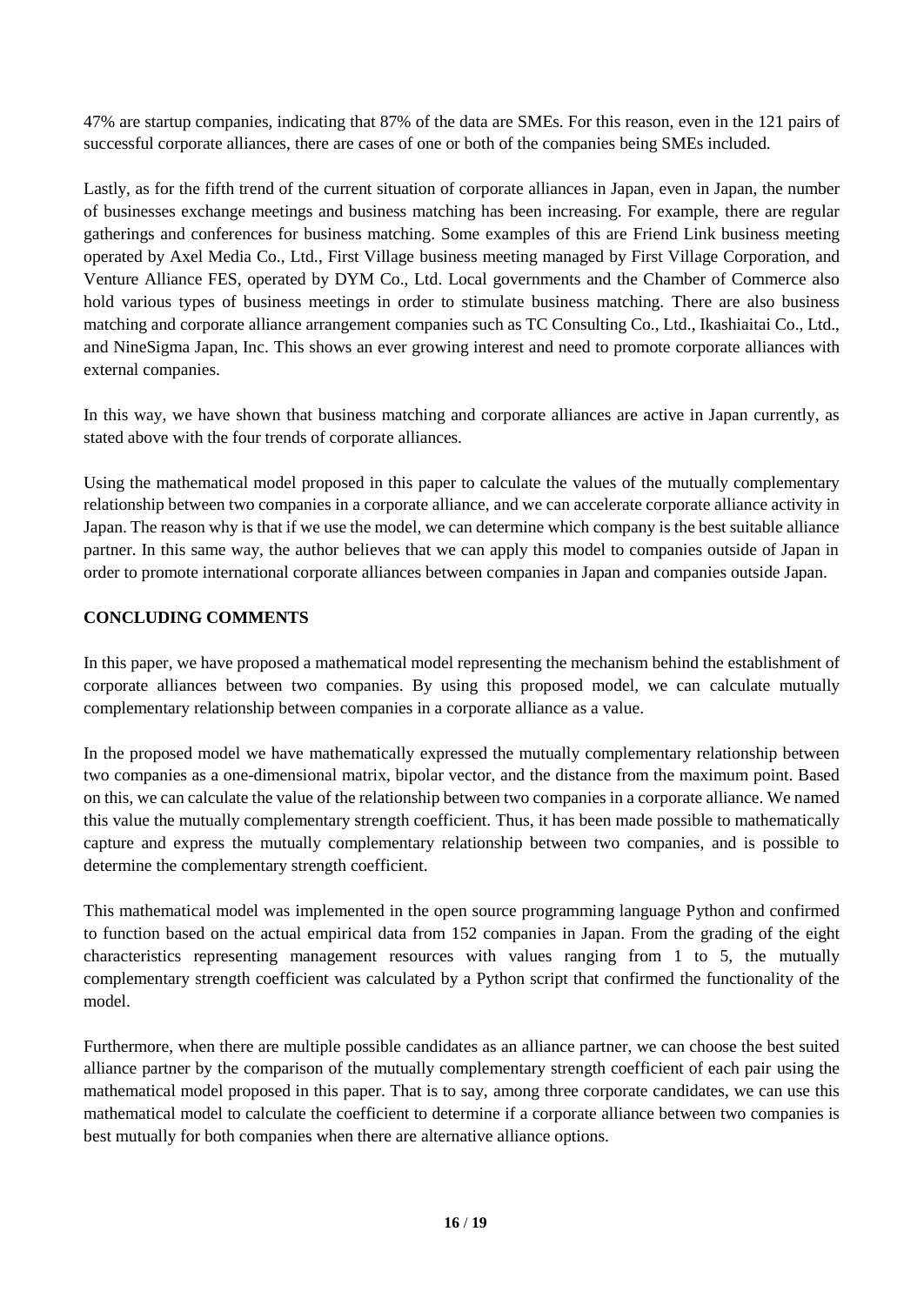The proposed model in this paper is a flexible model, so the number of parameters, weighting and the way of grading can be freely modified by users to apply the model to other various corporate data. We have released the Python script to implement the model on the Internet. I hope that many users freely adjust the number and types of parameters to conduct tests that produce results that more accurately represents actual real world situations using various corporate data. As such, this proposed model is considered a base for further development.

Currently in Japan, the importance and needs of corporate alliances for new business development and increasing sales has become greater. The trends and types of corporate alliance have diversified to become more cross-industry. There is also an increasing trend for corporate alliances between large companies and startups or between small to mid-sized enterprises. (SMEs). Also, there is a trend of an increasingly active number of business matching gatherings and consulting firms specialized in corporate alliances and business matching to accelerate activity of corporate alliances in Japan. This proposed mathematical model for corporate alliances can be used to stimulate such trends to promote activity of corporate alliances in Japan as well as encourage corporate alliances between companies in Japan and companies outside Japan.

Our research deals with the problems behind corporate alliances between companies. However, this proposed model is also applicable to alliances between people, namely human relationships if there is an importance for mutual complementarity in human relationships. For example, an applicable case in human relationships is how to establish business teams or to make marriage pairings. Additionally, we can even expand the usage of this model to alliances between countries in the past, present or future.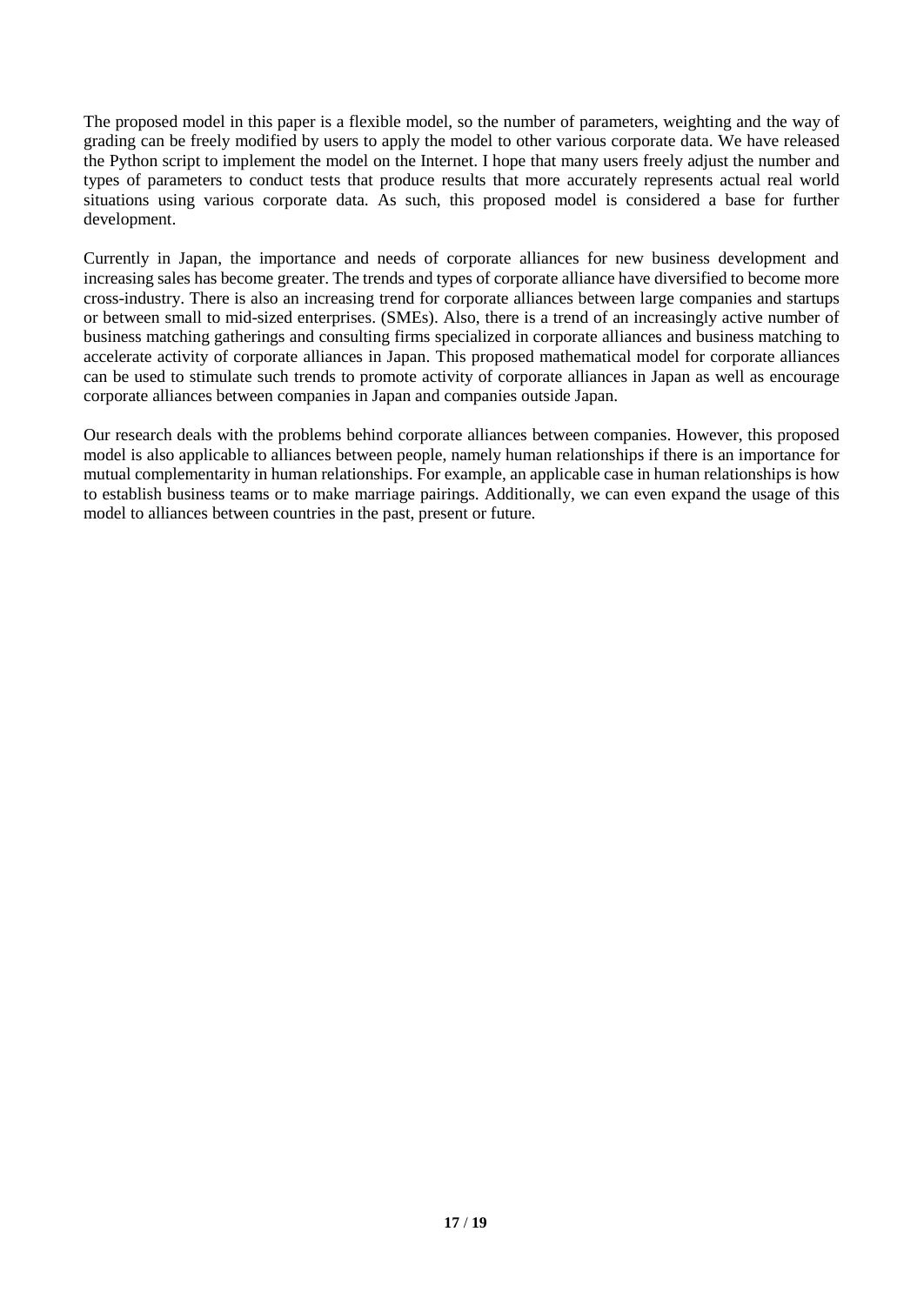# **APPENDIX**

The Four Factors for each of the Eight Characteristics of Strengths and Weaknesses (graded out of 5) used for Grading

Regarding the eight graded characteristics of strengths and weaknesses, each characteristic has four set factors. The grading is performed based on these factors. For the factors requiring a numerical evaluation, numerical criteria was provided.

| 1. Sales Force                                       | 2. Technical Ability                                                |  |
|------------------------------------------------------|---------------------------------------------------------------------|--|
| 1. Salesman is active                                | 1. Possesses a unique technology                                    |  |
| 2. Can perform sales management                      | 2. High quality technicians                                         |  |
| 3. Number of salesmen is large/small                 | 3. Have spent a long time in the field                              |  |
| 4. The president has sales force capability          | 4. Research and Development sectors are substantial                 |  |
| 3. Creativity of Ideas                               | <b>4. Capital Resources</b>                                         |  |
| 1. Environment to freely develop new ideas           | 1. Has plenty of funds available                                    |  |
| 2. Many/few people with good ideas                   | 2. High capital adequacy ratio                                      |  |
| 3. Constant development of business, ideas, or tech. | 3. Presence of a fund-raising force                                 |  |
| 4. Presence of mechanism for new ideas               | 4. High capital efficiency and profit margins                       |  |
| <b>5. Human Resources</b>                            | <b>6. Production Capacity</b>                                       |  |
| 1. Number of employees is great                      | 1. Large factory capacity (machinery, space)                        |  |
| 2. Sense of surplus of employees                     | 2. Have a lot of factory workers (blue collar)                      |  |
| 3. High recruiting force                             | 3. Know-how of production management and quality control            |  |
| 4. Has a license for dispatch workers                | 4. Does not operate on a fabless policy                             |  |
| 7. Branding and Reliability                          | 8. Flexibility of Organization                                      |  |
| 1. Is a listed company or listed company subsidiary  | 1. Is corporate culture to tackle new tasks                         |  |
| 2. Long industry history                             | 2. Ideas are not just for discussion; put into practice             |  |
| 3. Large sales                                       | 3. Respect for youth opinions, low degree of sectionalism           |  |
| 4. Focused on branding                               | 4. Corresponds to not only own, but external and foreign principles |  |

#### **REFERENCES**

Barney, Jay (1991). "Firm Resources and Sustained Competitive Advantage," Journal of Management, Vol.17,No.1,pp.99-120.

Chesbrough, Henry (2003). "Open Innovation", Harvard Business School Press

Das,T.K.,and Bing-Sheng Teng (1998). "Resource and Risk Management in the Strategic Alliance Making Process," Journal of Management, Vol.24,No.1,pp.21-42.

Das,T.K.,and Bing-Sheng Teng (2000). "A Resource-Based Theory of Strategic Alliances," *Journal of Management*,Vol.26,No.1,pp.31-61.

Das, T.K.,and Bing-Sheng Teng (2002). Alliance Constellations: A Social Exchange Perspective. Academy of Management Review. 2002 Vol.27, No.3, 445-456

Doz, Yves and Gary Hamel (1998). "Alliance Advantage -The Art of Creating Value through Partnering," Harvard Business School Press.

Gomes-Casseres, Benjamin (1997). "Alliance Strategies of Small Firms," Small Business Economics, Vol.9, pp.33-44

Hamel, Gary, C.K. Prahalad and Yves Doz (1989). "Collaborate with Your Competitors – and Win," Harvard Business Review, 1989 Jan-Feb.